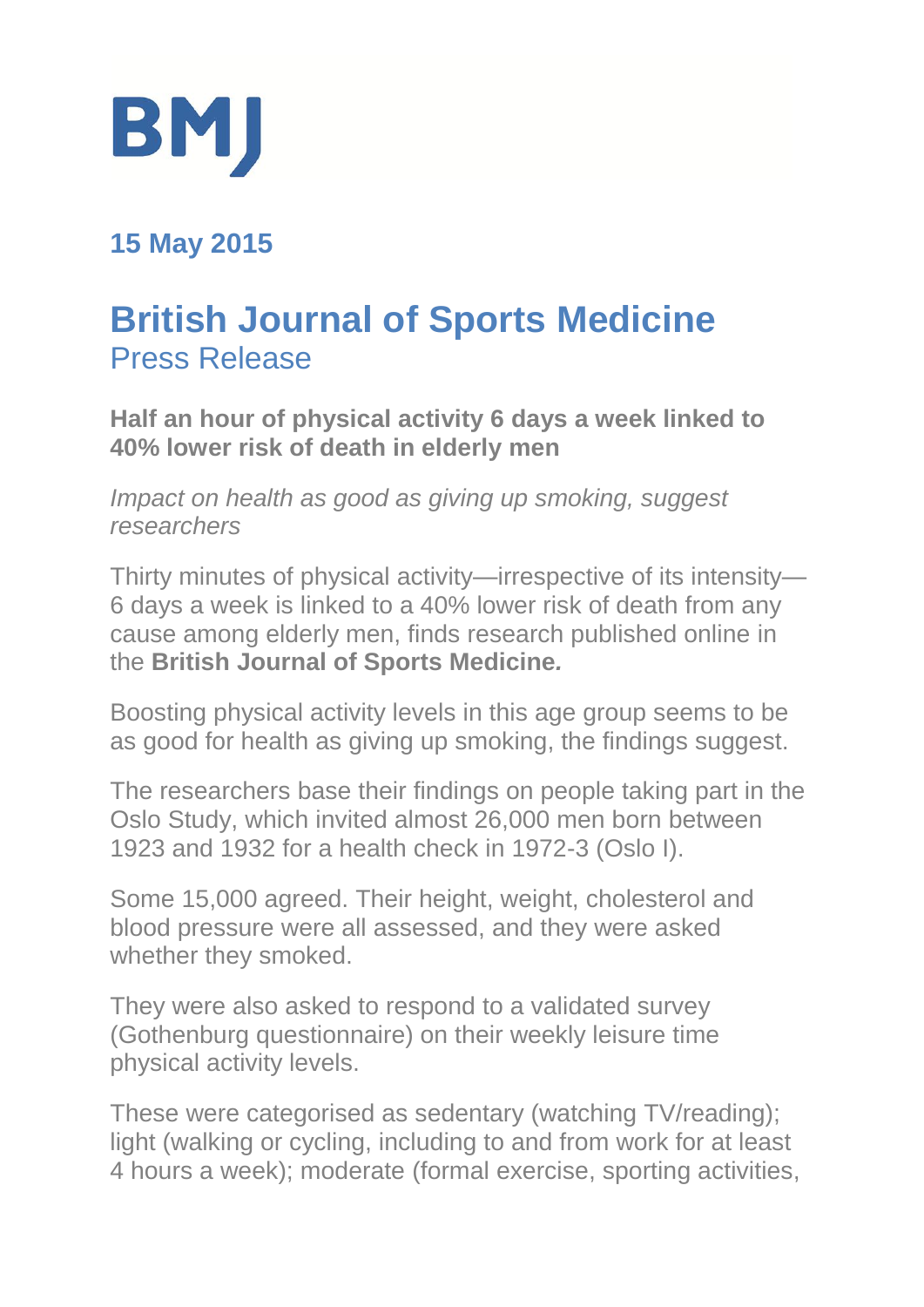heavy gardening for at least 4 hours a week); and vigorous (hard training or competitive sports several times a week).

Some 6000 of the surviving men repeated the process in 2000 (Oslo II) and were monitored for almost 12 years to see if physical activity level over time was associated with a lowered risk of death from cardiovascular disease, or any cause, and if its impact were equivalent to quitting smoking.

During the monitoring period, 2154 out of the 5738 men who had gone through both health checks died.

The analysis indicated that less than an hour a week of light physical activity was not associated with any meaningful reduction in risk of death from any cause. But more than an hour was linked to a 32% to 56% lower risk.

Less than an hour of vigorous physical activity, on the other hand, was linked to a reduction in risk of between 23% and 37% for cardiovascular disease and death from any cause.

The more time spent doing vigorous exercise the lower the risk seemed to be, falling by between 36% and 49%.

And men who regularly engaged in moderate to vigorous physical activity during their leisure time lived five years longer, on average, than those who were classified as sedentary.

Factoring in that the risk of death from heart disease/stroke rises with age, made only a slight difference to the results.

Overall, these showed that 30 minutes of physical activity—of light or vigorous intensity—6 days a week was associated with a 40% lower risk of death from any cause.

The impact would seem to be as good for health as quitting smoking among this age group, suggest the researchers.

This is an observational study so no definitive conclusions can be drawn about cause and effect, and the researchers point out that only the healthiest participants in the first wave of the study